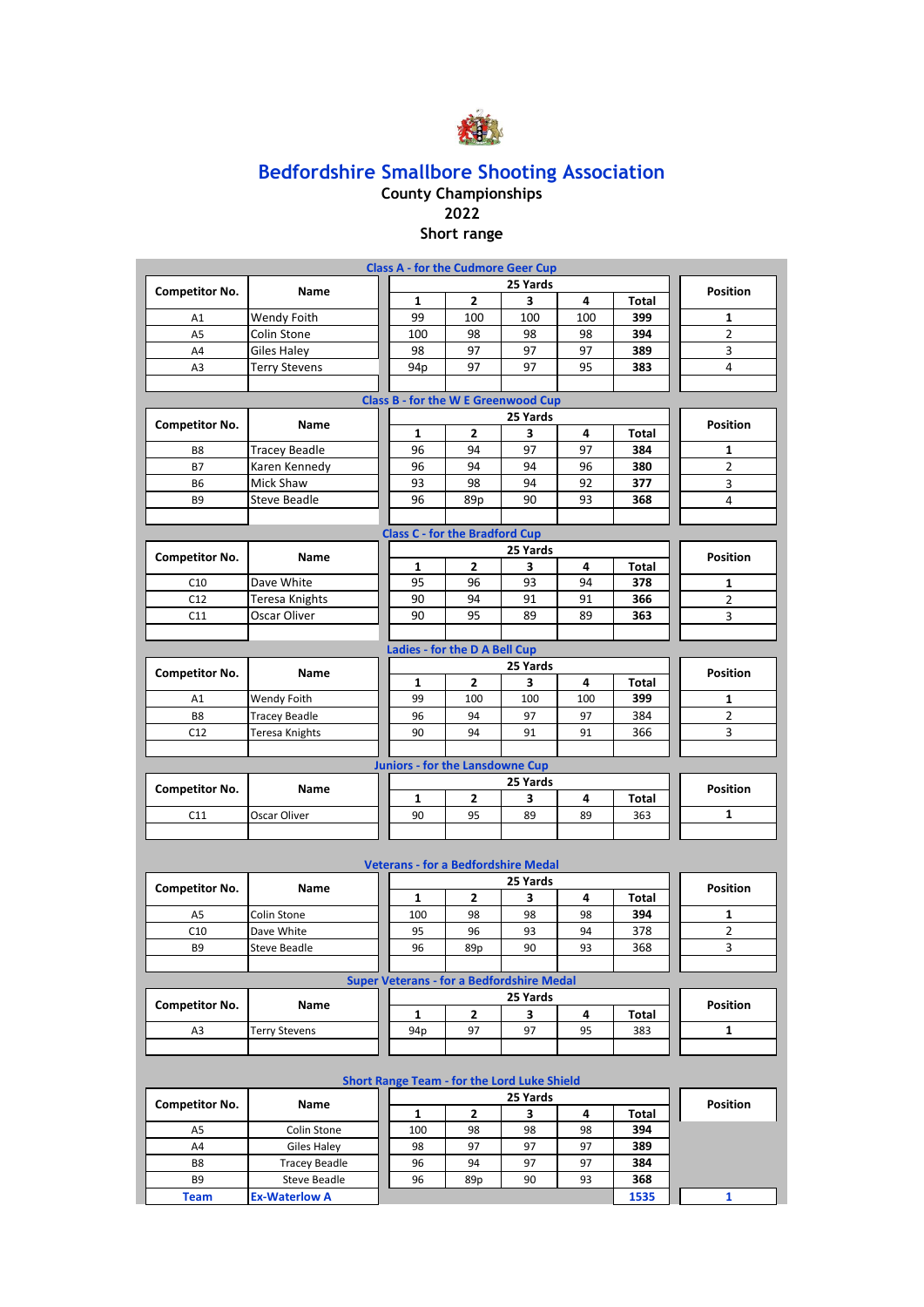

## **County Championships**

**2022**

**Long range**

|                |                                       |              |                |                  |    | <b>Class A - for the Individual Championship Cup</b> |              |                |           |           |                 |             |                 |
|----------------|---------------------------------------|--------------|----------------|------------------|----|------------------------------------------------------|--------------|----------------|-----------|-----------|-----------------|-------------|-----------------|
| Competitor     | <b>Name</b>                           |              |                | <b>50 Metres</b> |    |                                                      |              |                | 100 Yards |           |                 | Aggregate   | <b>Position</b> |
| No.            |                                       | $\mathbf{1}$ | $\overline{2}$ | 3                | 4  | <b>Total</b>                                         | $\mathbf{1}$ | $\overline{2}$ | 3         | 4         | <b>Total</b>    |             |                 |
| A4             | <b>Giles Haley</b>                    | 99           | 97             | 98               | 98 | 392                                                  | 97           | 96             | 96        | 94        | 383             | 775         | $\mathbf{1}$    |
| A1             | Wendy Foith                           | 97           | 98             | 96               | 97 | 388                                                  | 94           | 97             | 96        | 99        | 386             | 774         | 2 <sub>2</sub>  |
| A <sub>5</sub> | <b>Colin Stone</b>                    | 98           | 97             | 96               | 96 | 387                                                  | 92p          | 97             | 94        | 92        | 375             | 762         | 3               |
| A <sub>3</sub> | <b>Terry Stevens</b>                  | 91           | 86             | 98               | 94 | 369                                                  | 90           | 91             | 91        | 95        | 367             | 736         | $\overline{4}$  |
| A2             | Gerry Quinn                           | 89           | 90             | Withdrawn        |    | 179                                                  |              |                | Withdrawn |           | 179             | 5           |                 |
|                |                                       |              |                |                  |    |                                                      |              |                |           |           |                 |             |                 |
|                |                                       |              |                |                  |    | <b>Class B - for the Bedford Shield</b>              |              |                |           |           |                 |             |                 |
| Competitor     | <b>Name</b>                           |              |                | <b>50 Metres</b> |    |                                                      |              |                | 100 Yards |           |                 | Aggregate   | <b>Position</b> |
| No.            |                                       | 1            | $\mathbf{2}$   | 3                | 4  | <b>Total</b>                                         | $\mathbf{1}$ | $\overline{2}$ | 3         | 4         | <b>Total</b>    |             |                 |
| B <sub>8</sub> | <b>Tracey Beadle</b>                  | 93           | 95             | 94               | 98 | 380                                                  | 96           | 99             | 96        | 95        | 386             | 766         | $\mathbf{1}$    |
| B <sub>9</sub> | <b>Steve Beadle</b>                   | 96           | 91             | 91               | 91 | 369                                                  | 95           | 94             | 87        | 94        | 370             | 739         | 2 <sub>2</sub>  |
| <b>B6</b>      | Mick Shaw                             | 92           | 94             | 93               | 94 | 373                                                  | 92           | 90             | 93        | 89        | 364             | 737         | 3               |
|                |                                       |              |                |                  |    |                                                      |              |                |           |           |                 |             |                 |
|                |                                       |              |                |                  |    | <b>Class C - for the J L Dickinson Cup</b>           |              |                |           |           |                 |             |                 |
| Competitor     | <b>Name</b>                           |              |                | <b>50 Metres</b> |    |                                                      |              |                | 100 Yards | Aggregate | <b>Position</b> |             |                 |
| No.            |                                       | 1            | $\mathbf{2}$   |                  |    | <b>Total</b>                                         | 1            | $\overline{2}$ |           |           | <b>Total</b>    |             |                 |
| C13            | Sam Bradfield                         | 87           | 96             |                  |    | 183                                                  | 93           | 95             |           |           | 188             | 371         | $\mathbf{1}$    |
| C14            | Josh Knights                          | 90           | 94             |                  |    | 184                                                  | 95           | 89             |           |           | 184             | 368         | 2 <sub>2</sub>  |
| C12            | Teresa Knights                        | 89           | 90             |                  |    | 179                                                  | 93           | 92             |           |           | 185             | 364         | 3               |
| C10            | Dave White                            | 83p          | 93             |                  |    | 176                                                  | 84           | 95             |           |           | 179             | 355         | 4               |
| C11            | Oscar Oliver                          | $\Omega$     | $\Omega$       |                  |    | $\mathbf 0$                                          | $\mathbf 0$  | $\Omega$       |           |           | $\mathbf{0}$    | $\mathbf 0$ | 5               |
|                |                                       |              |                |                  |    |                                                      |              |                |           |           |                 |             |                 |
|                | Denotes score includes penalty points |              |                |                  |    |                                                      |              |                |           |           |                 |             |                 |
|                |                                       |              |                |                  |    |                                                      |              |                |           |           |                 |             |                 |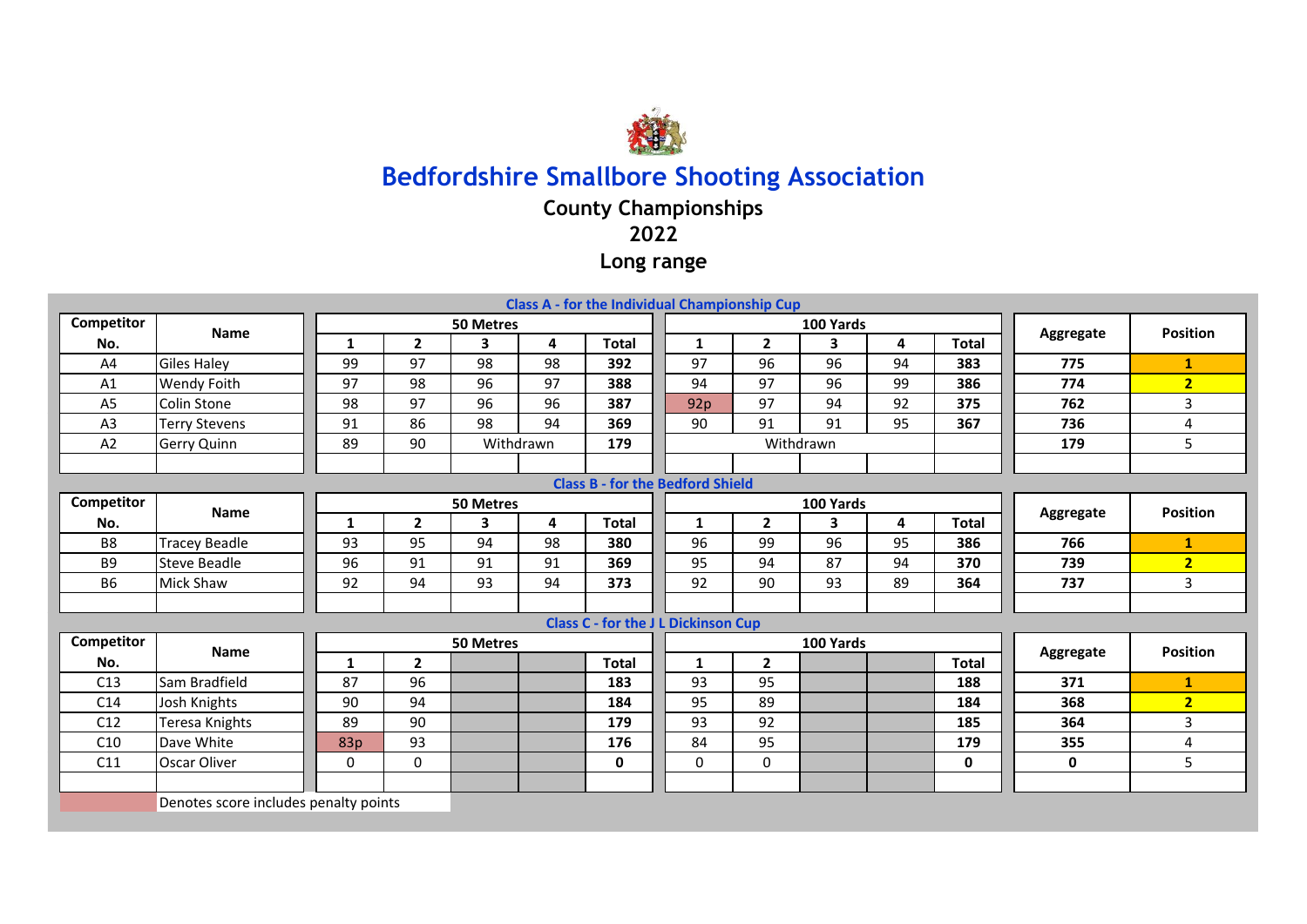

**County Championships**

### **2022**

**Long range**

| Competitor<br>100 Yards<br>50 Metres<br><b>Position</b><br><b>Name</b><br>Aggregate<br>$\overline{2}$<br>$\overline{\mathbf{3}}$<br>4<br>$\overline{2}$<br>4<br><b>Total</b><br>No.<br>$\mathbf{1}$<br><b>Total</b><br>$\mathbf{1}$<br>$\overline{\mathbf{3}}$<br>97<br>97<br>98<br>96<br>94<br>97<br>96<br>99<br>Wendy Foith<br>388<br>386<br>774<br>A1<br>$\mathbf{1}$<br>B <sub>8</sub><br>95<br>98<br>99<br>2 <sup>1</sup><br><b>Tracey Beadle</b><br>93<br>94<br>380<br>96<br>96<br>95<br>386<br>766<br>Juniors - for The NSRA Golden Jubilee Trophy<br>Competitor<br>100 Yards<br>50 Metres<br><b>Position</b><br><b>Name</b><br>Aggregate<br>$\overline{2}$<br><b>Total</b><br>No.<br>$\overline{2}$<br><b>Total</b><br>$\mathbf{1}$<br>1<br>C13<br>Sam Bradfield<br>87<br>96<br>183<br>93<br>95<br>188<br>371<br>$\mathbf{1}$<br>94<br>95<br>89<br>2 <sup>1</sup><br>C14<br>Josh Knights<br>90<br>184<br>184<br>368<br>C11<br>Oscar Oliver<br><b>DNS</b><br><b>DNS</b><br><b>Veterans - for a Bedfordshire Medal</b><br>Competitor<br>50 Metres<br>100 Yards<br><b>Position</b><br><b>Name</b><br>Aggregate<br>$\overline{2}$<br><b>Total</b><br>$\overline{2}$<br><b>Total</b><br>No.<br>$\mathbf{1}$<br>$\mathbf{1}$<br>98<br>97<br>97<br>384<br>A <sub>5</sub><br>Colin Stone<br>195<br>189<br>92p<br>$\mathbf{1}$<br>91<br>94<br>2 <sub>2</sub><br>B <sub>9</sub><br>96<br>187<br>95<br>376<br><b>Steve Beadle</b><br>189<br>94<br>90<br>3<br><b>B6</b><br><b>Mick Shaw</b><br>186<br>92<br>182<br>368<br>92<br>86<br>91<br>358<br>A <sub>3</sub><br>91<br>177<br>90<br>4<br><b>Terry Stevens</b><br>181<br>93<br>84<br>95<br>5<br>C10<br>Dave White<br>176<br>355<br>83p<br>179<br>6<br>A2<br>89<br>90<br>179<br>Withdrawn<br>179<br>Gerry Quinn<br><b>Super Veterans - for a Bedfordshire Medal</b><br>Competitor<br>100 Yards<br>50 Metres<br><b>Position</b><br>Name<br>Aggregate<br>No.<br>$\mathbf{1}$<br>$\overline{2}$<br><b>Total</b><br>$\mathbf{1}$<br>$\overline{2}$<br><b>Total</b><br>86<br>90<br>91<br>A <sub>3</sub><br>91<br>177<br>358<br><b>Terry Stevens</b><br>181<br>$\mathbf{1}$<br>A2<br>90<br>2 <sub>2</sub><br>89<br>179<br>Withdrawn<br>179<br><b>Gerry Quinn</b><br>Denotes score includes penalty points | Ladies - for the B A Cox plate |  |  |  |  |  |  |  |  |  |  |  |  |  |  |
|---------------------------------------------------------------------------------------------------------------------------------------------------------------------------------------------------------------------------------------------------------------------------------------------------------------------------------------------------------------------------------------------------------------------------------------------------------------------------------------------------------------------------------------------------------------------------------------------------------------------------------------------------------------------------------------------------------------------------------------------------------------------------------------------------------------------------------------------------------------------------------------------------------------------------------------------------------------------------------------------------------------------------------------------------------------------------------------------------------------------------------------------------------------------------------------------------------------------------------------------------------------------------------------------------------------------------------------------------------------------------------------------------------------------------------------------------------------------------------------------------------------------------------------------------------------------------------------------------------------------------------------------------------------------------------------------------------------------------------------------------------------------------------------------------------------------------------------------------------------------------------------------------------------------------------------------------------------------------------------------------------------------------------------------------------------------------------------------------------------------------------------------------------------------------------------------------------------------------------------------------|--------------------------------|--|--|--|--|--|--|--|--|--|--|--|--|--|--|
|                                                                                                                                                                                                                                                                                                                                                                                                                                                                                                                                                                                                                                                                                                                                                                                                                                                                                                                                                                                                                                                                                                                                                                                                                                                                                                                                                                                                                                                                                                                                                                                                                                                                                                                                                                                                                                                                                                                                                                                                                                                                                                                                                                                                                                                   |                                |  |  |  |  |  |  |  |  |  |  |  |  |  |  |
|                                                                                                                                                                                                                                                                                                                                                                                                                                                                                                                                                                                                                                                                                                                                                                                                                                                                                                                                                                                                                                                                                                                                                                                                                                                                                                                                                                                                                                                                                                                                                                                                                                                                                                                                                                                                                                                                                                                                                                                                                                                                                                                                                                                                                                                   |                                |  |  |  |  |  |  |  |  |  |  |  |  |  |  |
|                                                                                                                                                                                                                                                                                                                                                                                                                                                                                                                                                                                                                                                                                                                                                                                                                                                                                                                                                                                                                                                                                                                                                                                                                                                                                                                                                                                                                                                                                                                                                                                                                                                                                                                                                                                                                                                                                                                                                                                                                                                                                                                                                                                                                                                   |                                |  |  |  |  |  |  |  |  |  |  |  |  |  |  |
|                                                                                                                                                                                                                                                                                                                                                                                                                                                                                                                                                                                                                                                                                                                                                                                                                                                                                                                                                                                                                                                                                                                                                                                                                                                                                                                                                                                                                                                                                                                                                                                                                                                                                                                                                                                                                                                                                                                                                                                                                                                                                                                                                                                                                                                   |                                |  |  |  |  |  |  |  |  |  |  |  |  |  |  |
|                                                                                                                                                                                                                                                                                                                                                                                                                                                                                                                                                                                                                                                                                                                                                                                                                                                                                                                                                                                                                                                                                                                                                                                                                                                                                                                                                                                                                                                                                                                                                                                                                                                                                                                                                                                                                                                                                                                                                                                                                                                                                                                                                                                                                                                   |                                |  |  |  |  |  |  |  |  |  |  |  |  |  |  |
|                                                                                                                                                                                                                                                                                                                                                                                                                                                                                                                                                                                                                                                                                                                                                                                                                                                                                                                                                                                                                                                                                                                                                                                                                                                                                                                                                                                                                                                                                                                                                                                                                                                                                                                                                                                                                                                                                                                                                                                                                                                                                                                                                                                                                                                   |                                |  |  |  |  |  |  |  |  |  |  |  |  |  |  |
|                                                                                                                                                                                                                                                                                                                                                                                                                                                                                                                                                                                                                                                                                                                                                                                                                                                                                                                                                                                                                                                                                                                                                                                                                                                                                                                                                                                                                                                                                                                                                                                                                                                                                                                                                                                                                                                                                                                                                                                                                                                                                                                                                                                                                                                   |                                |  |  |  |  |  |  |  |  |  |  |  |  |  |  |
|                                                                                                                                                                                                                                                                                                                                                                                                                                                                                                                                                                                                                                                                                                                                                                                                                                                                                                                                                                                                                                                                                                                                                                                                                                                                                                                                                                                                                                                                                                                                                                                                                                                                                                                                                                                                                                                                                                                                                                                                                                                                                                                                                                                                                                                   |                                |  |  |  |  |  |  |  |  |  |  |  |  |  |  |
|                                                                                                                                                                                                                                                                                                                                                                                                                                                                                                                                                                                                                                                                                                                                                                                                                                                                                                                                                                                                                                                                                                                                                                                                                                                                                                                                                                                                                                                                                                                                                                                                                                                                                                                                                                                                                                                                                                                                                                                                                                                                                                                                                                                                                                                   |                                |  |  |  |  |  |  |  |  |  |  |  |  |  |  |
|                                                                                                                                                                                                                                                                                                                                                                                                                                                                                                                                                                                                                                                                                                                                                                                                                                                                                                                                                                                                                                                                                                                                                                                                                                                                                                                                                                                                                                                                                                                                                                                                                                                                                                                                                                                                                                                                                                                                                                                                                                                                                                                                                                                                                                                   |                                |  |  |  |  |  |  |  |  |  |  |  |  |  |  |
|                                                                                                                                                                                                                                                                                                                                                                                                                                                                                                                                                                                                                                                                                                                                                                                                                                                                                                                                                                                                                                                                                                                                                                                                                                                                                                                                                                                                                                                                                                                                                                                                                                                                                                                                                                                                                                                                                                                                                                                                                                                                                                                                                                                                                                                   |                                |  |  |  |  |  |  |  |  |  |  |  |  |  |  |
|                                                                                                                                                                                                                                                                                                                                                                                                                                                                                                                                                                                                                                                                                                                                                                                                                                                                                                                                                                                                                                                                                                                                                                                                                                                                                                                                                                                                                                                                                                                                                                                                                                                                                                                                                                                                                                                                                                                                                                                                                                                                                                                                                                                                                                                   |                                |  |  |  |  |  |  |  |  |  |  |  |  |  |  |
|                                                                                                                                                                                                                                                                                                                                                                                                                                                                                                                                                                                                                                                                                                                                                                                                                                                                                                                                                                                                                                                                                                                                                                                                                                                                                                                                                                                                                                                                                                                                                                                                                                                                                                                                                                                                                                                                                                                                                                                                                                                                                                                                                                                                                                                   |                                |  |  |  |  |  |  |  |  |  |  |  |  |  |  |
|                                                                                                                                                                                                                                                                                                                                                                                                                                                                                                                                                                                                                                                                                                                                                                                                                                                                                                                                                                                                                                                                                                                                                                                                                                                                                                                                                                                                                                                                                                                                                                                                                                                                                                                                                                                                                                                                                                                                                                                                                                                                                                                                                                                                                                                   |                                |  |  |  |  |  |  |  |  |  |  |  |  |  |  |
|                                                                                                                                                                                                                                                                                                                                                                                                                                                                                                                                                                                                                                                                                                                                                                                                                                                                                                                                                                                                                                                                                                                                                                                                                                                                                                                                                                                                                                                                                                                                                                                                                                                                                                                                                                                                                                                                                                                                                                                                                                                                                                                                                                                                                                                   |                                |  |  |  |  |  |  |  |  |  |  |  |  |  |  |
|                                                                                                                                                                                                                                                                                                                                                                                                                                                                                                                                                                                                                                                                                                                                                                                                                                                                                                                                                                                                                                                                                                                                                                                                                                                                                                                                                                                                                                                                                                                                                                                                                                                                                                                                                                                                                                                                                                                                                                                                                                                                                                                                                                                                                                                   |                                |  |  |  |  |  |  |  |  |  |  |  |  |  |  |
|                                                                                                                                                                                                                                                                                                                                                                                                                                                                                                                                                                                                                                                                                                                                                                                                                                                                                                                                                                                                                                                                                                                                                                                                                                                                                                                                                                                                                                                                                                                                                                                                                                                                                                                                                                                                                                                                                                                                                                                                                                                                                                                                                                                                                                                   |                                |  |  |  |  |  |  |  |  |  |  |  |  |  |  |
|                                                                                                                                                                                                                                                                                                                                                                                                                                                                                                                                                                                                                                                                                                                                                                                                                                                                                                                                                                                                                                                                                                                                                                                                                                                                                                                                                                                                                                                                                                                                                                                                                                                                                                                                                                                                                                                                                                                                                                                                                                                                                                                                                                                                                                                   |                                |  |  |  |  |  |  |  |  |  |  |  |  |  |  |
|                                                                                                                                                                                                                                                                                                                                                                                                                                                                                                                                                                                                                                                                                                                                                                                                                                                                                                                                                                                                                                                                                                                                                                                                                                                                                                                                                                                                                                                                                                                                                                                                                                                                                                                                                                                                                                                                                                                                                                                                                                                                                                                                                                                                                                                   |                                |  |  |  |  |  |  |  |  |  |  |  |  |  |  |
|                                                                                                                                                                                                                                                                                                                                                                                                                                                                                                                                                                                                                                                                                                                                                                                                                                                                                                                                                                                                                                                                                                                                                                                                                                                                                                                                                                                                                                                                                                                                                                                                                                                                                                                                                                                                                                                                                                                                                                                                                                                                                                                                                                                                                                                   |                                |  |  |  |  |  |  |  |  |  |  |  |  |  |  |
|                                                                                                                                                                                                                                                                                                                                                                                                                                                                                                                                                                                                                                                                                                                                                                                                                                                                                                                                                                                                                                                                                                                                                                                                                                                                                                                                                                                                                                                                                                                                                                                                                                                                                                                                                                                                                                                                                                                                                                                                                                                                                                                                                                                                                                                   |                                |  |  |  |  |  |  |  |  |  |  |  |  |  |  |
|                                                                                                                                                                                                                                                                                                                                                                                                                                                                                                                                                                                                                                                                                                                                                                                                                                                                                                                                                                                                                                                                                                                                                                                                                                                                                                                                                                                                                                                                                                                                                                                                                                                                                                                                                                                                                                                                                                                                                                                                                                                                                                                                                                                                                                                   |                                |  |  |  |  |  |  |  |  |  |  |  |  |  |  |
|                                                                                                                                                                                                                                                                                                                                                                                                                                                                                                                                                                                                                                                                                                                                                                                                                                                                                                                                                                                                                                                                                                                                                                                                                                                                                                                                                                                                                                                                                                                                                                                                                                                                                                                                                                                                                                                                                                                                                                                                                                                                                                                                                                                                                                                   |                                |  |  |  |  |  |  |  |  |  |  |  |  |  |  |
|                                                                                                                                                                                                                                                                                                                                                                                                                                                                                                                                                                                                                                                                                                                                                                                                                                                                                                                                                                                                                                                                                                                                                                                                                                                                                                                                                                                                                                                                                                                                                                                                                                                                                                                                                                                                                                                                                                                                                                                                                                                                                                                                                                                                                                                   |                                |  |  |  |  |  |  |  |  |  |  |  |  |  |  |
|                                                                                                                                                                                                                                                                                                                                                                                                                                                                                                                                                                                                                                                                                                                                                                                                                                                                                                                                                                                                                                                                                                                                                                                                                                                                                                                                                                                                                                                                                                                                                                                                                                                                                                                                                                                                                                                                                                                                                                                                                                                                                                                                                                                                                                                   |                                |  |  |  |  |  |  |  |  |  |  |  |  |  |  |
|                                                                                                                                                                                                                                                                                                                                                                                                                                                                                                                                                                                                                                                                                                                                                                                                                                                                                                                                                                                                                                                                                                                                                                                                                                                                                                                                                                                                                                                                                                                                                                                                                                                                                                                                                                                                                                                                                                                                                                                                                                                                                                                                                                                                                                                   |                                |  |  |  |  |  |  |  |  |  |  |  |  |  |  |
|                                                                                                                                                                                                                                                                                                                                                                                                                                                                                                                                                                                                                                                                                                                                                                                                                                                                                                                                                                                                                                                                                                                                                                                                                                                                                                                                                                                                                                                                                                                                                                                                                                                                                                                                                                                                                                                                                                                                                                                                                                                                                                                                                                                                                                                   |                                |  |  |  |  |  |  |  |  |  |  |  |  |  |  |
|                                                                                                                                                                                                                                                                                                                                                                                                                                                                                                                                                                                                                                                                                                                                                                                                                                                                                                                                                                                                                                                                                                                                                                                                                                                                                                                                                                                                                                                                                                                                                                                                                                                                                                                                                                                                                                                                                                                                                                                                                                                                                                                                                                                                                                                   |                                |  |  |  |  |  |  |  |  |  |  |  |  |  |  |
|                                                                                                                                                                                                                                                                                                                                                                                                                                                                                                                                                                                                                                                                                                                                                                                                                                                                                                                                                                                                                                                                                                                                                                                                                                                                                                                                                                                                                                                                                                                                                                                                                                                                                                                                                                                                                                                                                                                                                                                                                                                                                                                                                                                                                                                   |                                |  |  |  |  |  |  |  |  |  |  |  |  |  |  |
|                                                                                                                                                                                                                                                                                                                                                                                                                                                                                                                                                                                                                                                                                                                                                                                                                                                                                                                                                                                                                                                                                                                                                                                                                                                                                                                                                                                                                                                                                                                                                                                                                                                                                                                                                                                                                                                                                                                                                                                                                                                                                                                                                                                                                                                   |                                |  |  |  |  |  |  |  |  |  |  |  |  |  |  |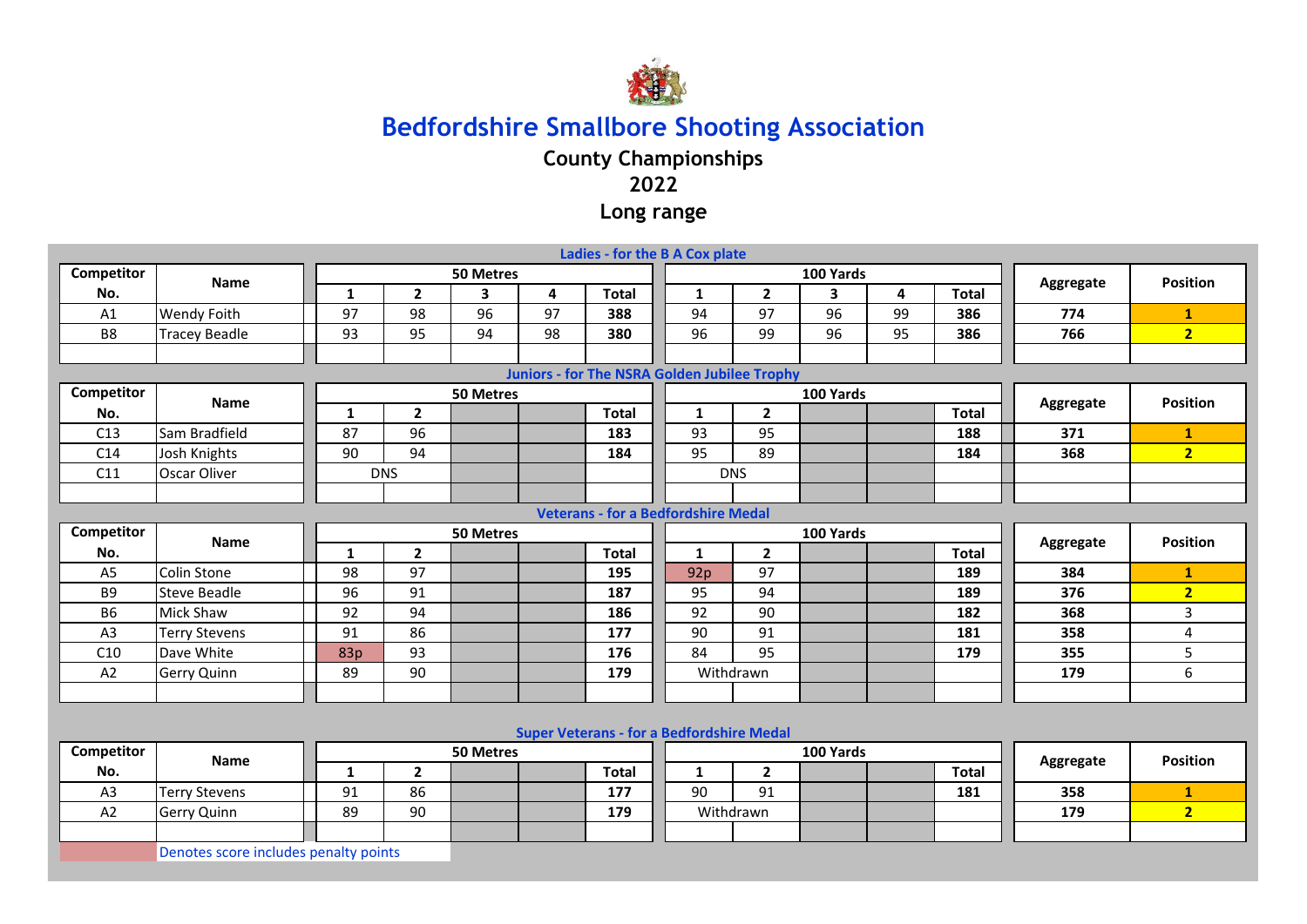

## **County Championships**

### **2022**

### **Long range**

|                                             |                                       |                  |                |                  |    | Long Range Team - for the Bernard Cudmore Shield |  |              |                |              |           |                 |           |                 |
|---------------------------------------------|---------------------------------------|------------------|----------------|------------------|----|--------------------------------------------------|--|--------------|----------------|--------------|-----------|-----------------|-----------|-----------------|
| Competitor                                  | <b>Name</b>                           |                  |                | 50 Metres        |    |                                                  |  |              |                | 100 Yards    |           |                 | Aggregate | <b>Position</b> |
| No.                                         |                                       | 1                | $\overline{2}$ | 3                | 4  | <b>Total</b>                                     |  | 1            | $\overline{2}$ | 3            | 4         | <b>Total</b>    |           |                 |
| A4                                          | <b>Giles Haley</b>                    | 99               | 97             | 98               | 98 | 392                                              |  | 97           | 96             | 96           | 94        | 383             | 775       |                 |
| B <sub>8</sub>                              | Tracey Beadle                         | 93               | 95             | 94               | 98 | 380                                              |  | 96           | 99             | 96           | 95        | 386             | 766       |                 |
| A <sub>5</sub>                              | Colin Stone                           | 98               | 97             | 96               | 96 | 387                                              |  | 92p          | 97             | 94           | 92        | 375             | 762       |                 |
| B <sub>9</sub>                              | <b>Steve Beadle</b>                   | 96               | 91             | 91               | 91 | 369                                              |  | 95           | 94             | 87           | 94        | 370             | 739       |                 |
| <b>Team</b>                                 | <b>Ex Waterlow</b>                    |                  |                |                  |    |                                                  |  |              |                |              |           |                 | 3042      | $\mathbf{1}$    |
|                                             | Denotes score includes penalty points |                  |                |                  |    |                                                  |  |              |                |              |           |                 |           |                 |
|                                             |                                       |                  |                |                  |    |                                                  |  |              |                |              |           |                 |           |                 |
| Long Range Mixed Team - for the Garrett Cup |                                       |                  |                |                  |    |                                                  |  |              |                |              |           |                 |           |                 |
| (One team member from each class)           |                                       |                  |                |                  |    |                                                  |  |              |                |              |           |                 |           |                 |
| Competitor                                  | <b>Name</b>                           | <b>50 Metres</b> |                |                  |    |                                                  |  |              |                | 100 Yards    | Aggregate | <b>Position</b> |           |                 |
| No.                                         |                                       | 1                | $\overline{2}$ | 3                | 4  | <b>Total</b>                                     |  | $\mathbf{1}$ | $\overline{2}$ | $\mathbf{3}$ | 4         | <b>Total</b>    |           |                 |
| A <sub>4</sub>                              | <b>Giles Haley</b>                    | 99               | 97             |                  |    | 196                                              |  | 97           | 96             |              |           | 193             | 389       |                 |
| B <sub>8</sub>                              | <b>Tracey Beadle</b>                  | 93               | 95             |                  |    | 188                                              |  | 96           | 99             |              |           | 195             | 383       |                 |
| C13                                         | Sam Bradfield                         | 87               | 96             |                  |    | 183                                              |  | 93           | 95             |              |           | 188             | 371       |                 |
| <b>Team</b>                                 | <b>Ex Waterlow A</b>                  |                  |                |                  |    |                                                  |  |              |                |              |           |                 | 1143      | $\mathbf{1}$    |
|                                             |                                       |                  |                |                  |    |                                                  |  |              |                |              |           |                 |           |                 |
| Competitor                                  | <b>Name</b>                           |                  |                | <b>50 Metres</b> |    |                                                  |  |              |                | 100 Yards    |           |                 |           | <b>Position</b> |
| No.                                         |                                       | 1                | $\mathbf{2}$   | 3                | 4  | <b>Total</b>                                     |  | 1            | $\overline{2}$ | 3            | 4         | <b>Total</b>    | Aggregate |                 |
| A <sub>5</sub>                              | Colin Stone                           | 98               | 97             |                  |    | 195                                              |  | 92p          | 97             |              |           | 189             | 384       |                 |
| <b>B9</b>                                   | Steve Beadle                          | 96               | 91             |                  |    | 187                                              |  | 95           | 94             |              |           | 189             | 376       |                 |
| C12                                         | Teresa Knights                        | 89               | 90             |                  |    | 179                                              |  | 93           | 92             |              |           | 185             | 364       |                 |
| <b>Team</b>                                 | <b>Ex Waterlow B</b>                  |                  |                |                  |    |                                                  |  |              |                |              |           |                 | 1124      | 2 <sup>1</sup>  |
|                                             | Denotes score includes penalty points |                  |                |                  |    |                                                  |  |              |                |              |           |                 |           |                 |
|                                             |                                       |                  |                |                  |    |                                                  |  |              |                |              |           |                 |           |                 |